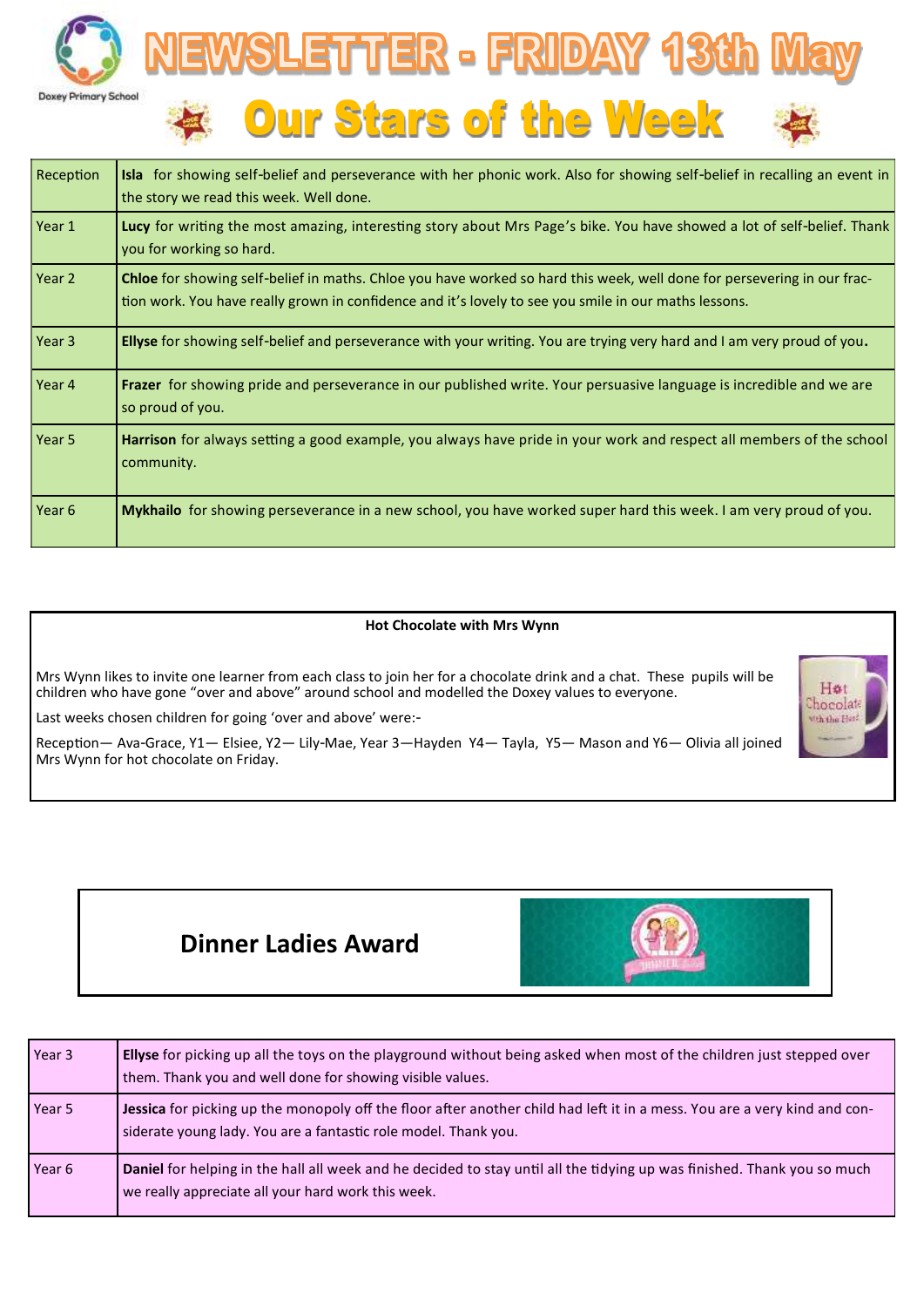

## **Nursery Applications—September 2022**

Applications are now open if you would like your child to join Doxey Nursery School in September 2022.

If your child was born between 1st September 2018 and 31st August 2019, they are eligible for a nursery place.

If you would like an application form or further information , please contact the school office.





Parents,

On Friday 27th May we will be celebrating the Queen's Platinum Jubilee in school. Each class will take part in fun activities to learn about the Queen, her reign and the Royal family.

There will be a special Jubilee Picnic bag for those children who wish to have school dinner on this day. Please make sure that all slips requesting a picnic bag are returned no later than **Thursday 19th May**. There will be no alternative menu on this day.

The school will provide crisps, crown biscuits and a slice of Jubilee celebration cake to all pupils on the day.

Please can we ask parents to encourage their child to make a crown from home to bring into school on Friday 27th May. The children will show off their creations at our 'crown parade'.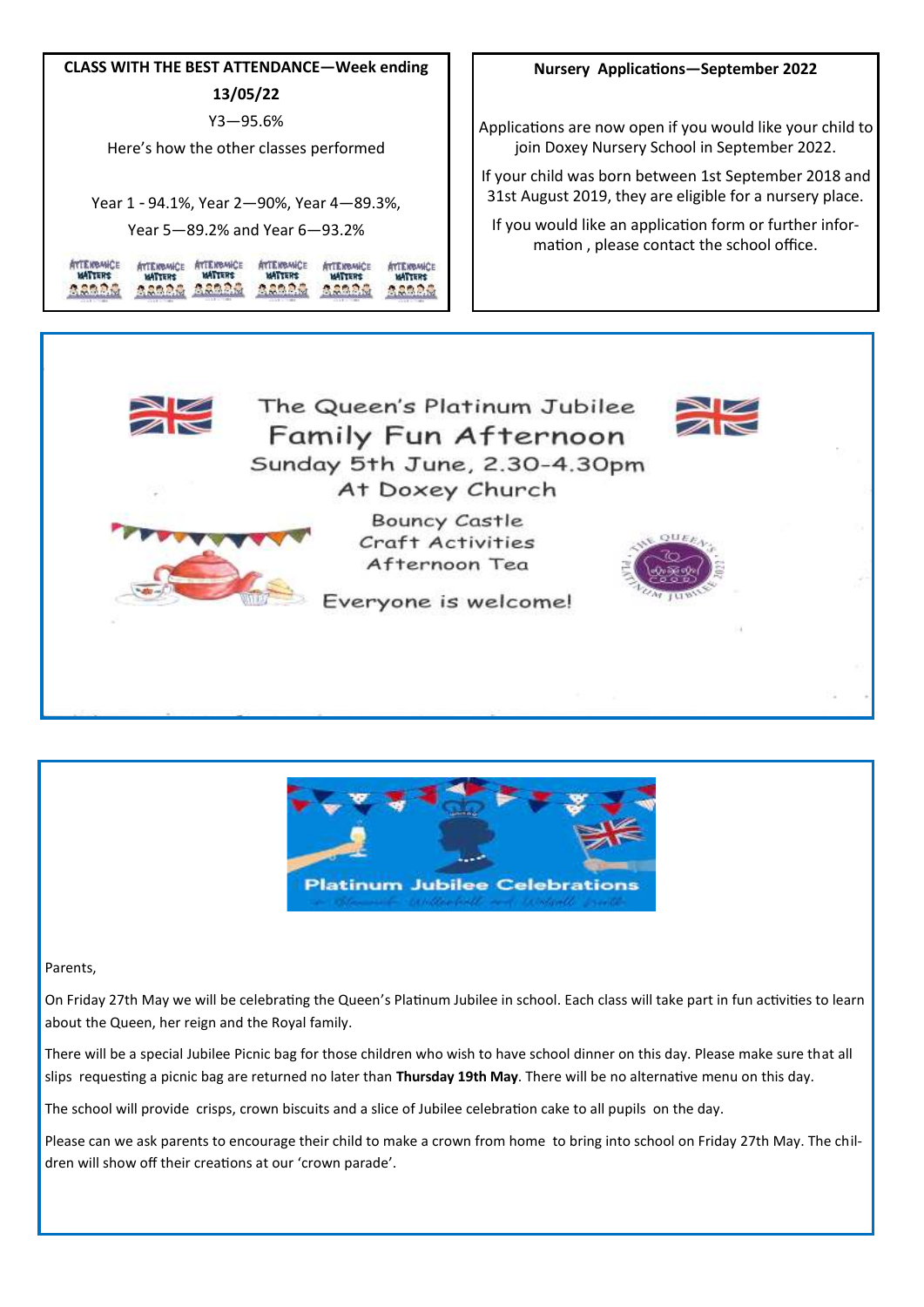

## **School Photo's**

Tempest Photography will be coming into school to take class photo's on Thursday 19th May. We will be taking consent from your child's original permission form. If you have changed your mind and would not like your child to take part in group photo's, please contact the office before Thursday.



Thank you